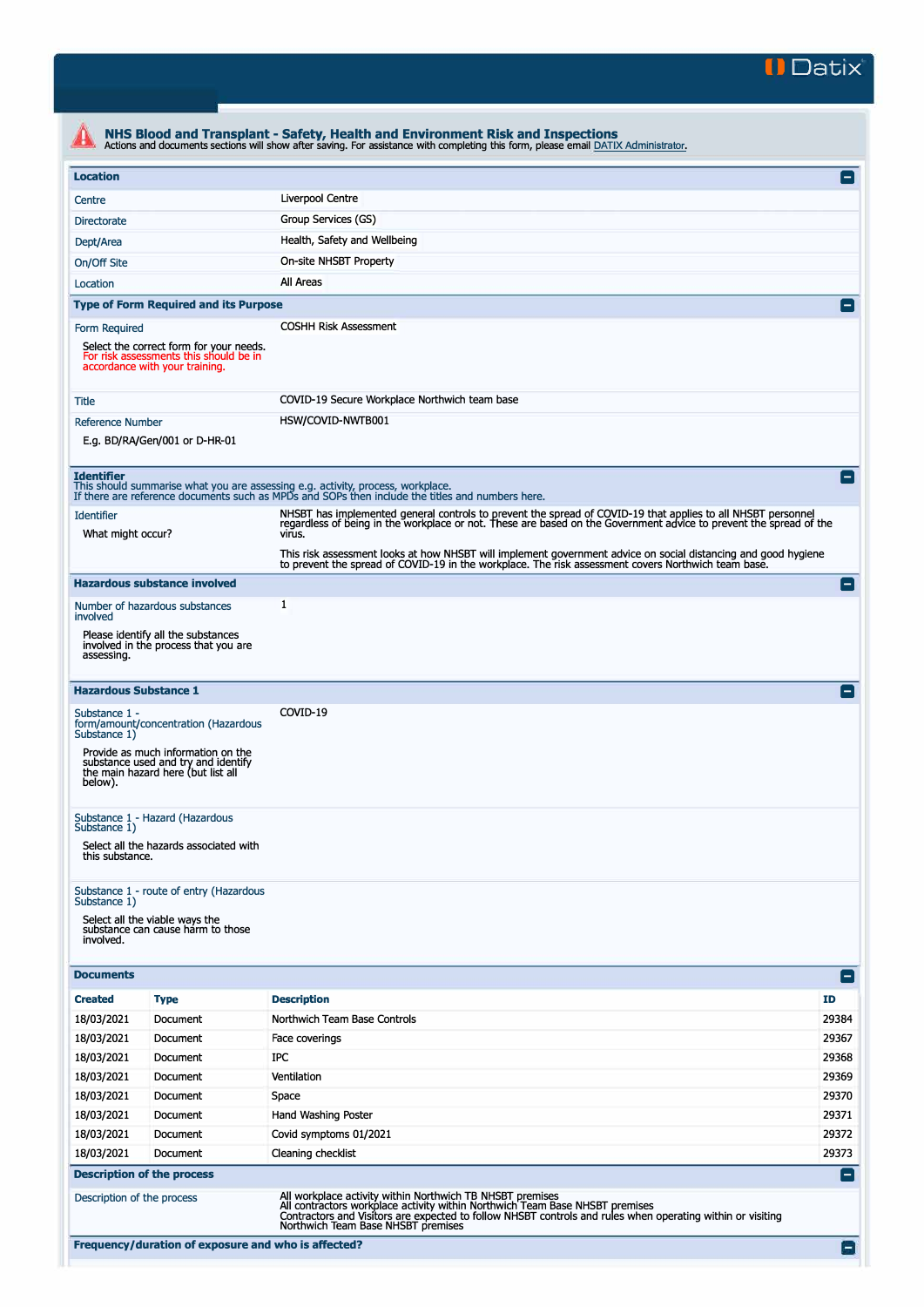Frequency/duration of exposure and who<br>is affected? (Frequency/duration of<br>exposure and who is affected?)

All employees, contractors and visitors can be affected.<br>Believed to be transmitted through;<br>contact with respiratory droplets generated by coughing and sneezing<br>contact with contaminated surfaces<br>aerosol generating proced

Inherent Risk Grading<br>Inherent risk is an evaluation of the damage that could occur assuming there are no controls are in place or there is catastrophic failure of the controls. It is<br>completed for the activity / assessmen

| <b>Inherent Risk</b>                                                                                                                                                                                                                                                                                                                                                                                                                                                                                         |                                                                                                                                                                                                                                                                                                                                                                                                                                                                                                                                                                                                                                                                                                                                                                                                                                       | <b>Impact</b>                                                                                                                                                                                                                                                                                                                                                                                                                                       |                                                                                                                                                                                                                                                                                                                                                       |                 |                       |                |  |  |
|--------------------------------------------------------------------------------------------------------------------------------------------------------------------------------------------------------------------------------------------------------------------------------------------------------------------------------------------------------------------------------------------------------------------------------------------------------------------------------------------------------------|---------------------------------------------------------------------------------------------------------------------------------------------------------------------------------------------------------------------------------------------------------------------------------------------------------------------------------------------------------------------------------------------------------------------------------------------------------------------------------------------------------------------------------------------------------------------------------------------------------------------------------------------------------------------------------------------------------------------------------------------------------------------------------------------------------------------------------------|-----------------------------------------------------------------------------------------------------------------------------------------------------------------------------------------------------------------------------------------------------------------------------------------------------------------------------------------------------------------------------------------------------------------------------------------------------|-------------------------------------------------------------------------------------------------------------------------------------------------------------------------------------------------------------------------------------------------------------------------------------------------------------------------------------------------------|-----------------|-----------------------|----------------|--|--|
| Red-Extreme<br>Orange-High<br>Yellow-Moderate                                                                                                                                                                                                                                                                                                                                                                                                                                                                | <b>Likelihood</b>                                                                                                                                                                                                                                                                                                                                                                                                                                                                                                                                                                                                                                                                                                                                                                                                                     | <b>Negligible</b>                                                                                                                                                                                                                                                                                                                                                                                                                                   | <b>Minor</b>                                                                                                                                                                                                                                                                                                                                          | <b>Moderate</b> | Major                 | Catastrophic   |  |  |
| Green-Low                                                                                                                                                                                                                                                                                                                                                                                                                                                                                                    | <b>Almost Certain</b>                                                                                                                                                                                                                                                                                                                                                                                                                                                                                                                                                                                                                                                                                                                                                                                                                 | $\bigcirc$                                                                                                                                                                                                                                                                                                                                                                                                                                          | $\bullet$                                                                                                                                                                                                                                                                                                                                             | $\bullet$       | $\bullet$             | $\bullet$      |  |  |
|                                                                                                                                                                                                                                                                                                                                                                                                                                                                                                              | Likely                                                                                                                                                                                                                                                                                                                                                                                                                                                                                                                                                                                                                                                                                                                                                                                                                                | $\overline{\bigcirc}$                                                                                                                                                                                                                                                                                                                                                                                                                               | $\bullet$                                                                                                                                                                                                                                                                                                                                             | $\bullet$       | $\bullet$             | $\bullet$      |  |  |
|                                                                                                                                                                                                                                                                                                                                                                                                                                                                                                              | <b>Possible</b>                                                                                                                                                                                                                                                                                                                                                                                                                                                                                                                                                                                                                                                                                                                                                                                                                       | $\bullet$                                                                                                                                                                                                                                                                                                                                                                                                                                           | $\bigcirc$                                                                                                                                                                                                                                                                                                                                            | $\bullet$       | $\bullet$             | $\bullet$      |  |  |
|                                                                                                                                                                                                                                                                                                                                                                                                                                                                                                              | <b>Unlikely</b>                                                                                                                                                                                                                                                                                                                                                                                                                                                                                                                                                                                                                                                                                                                                                                                                                       | $\bullet$                                                                                                                                                                                                                                                                                                                                                                                                                                           | $\overline{O}$                                                                                                                                                                                                                                                                                                                                        | $\bigcirc$      | $\bullet$             | $\bullet$      |  |  |
|                                                                                                                                                                                                                                                                                                                                                                                                                                                                                                              | Rare                                                                                                                                                                                                                                                                                                                                                                                                                                                                                                                                                                                                                                                                                                                                                                                                                                  | $\bullet$                                                                                                                                                                                                                                                                                                                                                                                                                                           | $\bullet$                                                                                                                                                                                                                                                                                                                                             | $\bullet$       | $\overline{\bigcirc}$ | $\overline{O}$ |  |  |
|                                                                                                                                                                                                                                                                                                                                                                                                                                                                                                              |                                                                                                                                                                                                                                                                                                                                                                                                                                                                                                                                                                                                                                                                                                                                                                                                                                       |                                                                                                                                                                                                                                                                                                                                                                                                                                                     | <b>Rating (initial): 16</b><br><b>Risk level (initial):</b>                                                                                                                                                                                                                                                                                           |                 |                       |                |  |  |
|                                                                                                                                                                                                                                                                                                                                                                                                                                                                                                              |                                                                                                                                                                                                                                                                                                                                                                                                                                                                                                                                                                                                                                                                                                                                                                                                                                       | Extreme                                                                                                                                                                                                                                                                                                                                                                                                                                             |                                                                                                                                                                                                                                                                                                                                                       |                 |                       |                |  |  |
| The additional local controls are summarised below:<br>Controls in place<br>Individuals must:<br>E.G. "Gloves available to wear-YES"<br>• Not report for work if showing any symptoms of COVID-19 symptoms include high temperature and/or new and<br>For COSHH assessments please<br>continuous cough or a loss of, or change in, your normal sense of taste or smell (anosmia)<br>. Avoid contact with someone who is displaying symptoms of coronavirus (COVID-19)<br>consider other controls e.g. Health |                                                                                                                                                                                                                                                                                                                                                                                                                                                                                                                                                                                                                                                                                                                                                                                                                                       |                                                                                                                                                                                                                                                                                                                                                                                                                                                     |                                                                                                                                                                                                                                                                                                                                                       |                 |                       |                |  |  |
| Surveillance.                                                                                                                                                                                                                                                                                                                                                                                                                                                                                                | • Avoid use of public transport, when possible,<br>• Wash hands regularly as per government and NHSBT advice:<br>• Wash hands regularly as per government and NHSBT advice:<br>• Upon entering and prior to leaving a workplace.<br>- Before and after eating or smoking.<br>- After coughing or sneezing.<br>. Maintain social distancing of 2m from others, whenever possible.<br>. Implement good respiratory hygiene measures when coughing, sneezing, wiping or blowing nose.<br>• Take temperature on arrival and use Clinell wipes to clean thermometer thoroughly after use<br>• Use disposable tissues and dispose of immediately after use into the nearest waste bin or clinical waste bin<br>• Individuals must also wear an appropriate FFP2 face mask<br>. When on site, all Visitors / Contractors to sign in and out. |                                                                                                                                                                                                                                                                                                                                                                                                                                                     |                                                                                                                                                                                                                                                                                                                                                       |                 |                       |                |  |  |
|                                                                                                                                                                                                                                                                                                                                                                                                                                                                                                              | Controls - Team Base<br>• Reduce number of staff working in within garage area to maintain social distance guidance - the vehicles are kept<br>outside the unit as the space is used as storage - maximum number of people in this area is 2.<br>• Reduce number of staff working in within temperature controlled stores to maintain social distance quidance -<br>maximum capacity of 1                                                                                                                                                                                                                                                                                                                                                                                                                                             |                                                                                                                                                                                                                                                                                                                                                                                                                                                     |                                                                                                                                                                                                                                                                                                                                                       |                 |                       |                |  |  |
|                                                                                                                                                                                                                                                                                                                                                                                                                                                                                                              | • Reduce number of staff working in small office to maintain social distance quidance $-$ maximum capacity of 1<br>• Reduce number of staff in kitchen area (1 at a time)<br>main office/ staff room -6 to be able to maintain social distance<br>• Ensure fresh air ventilation at all times<br>· Ensure all shared touchpoints, inclusive of door handles, printer control panel, keyboards, water boiler, cupboard<br>door handles, microwave controls, fridge door, toilet doors, toilet flushes etc are cleaned on a regular,<br>· Cleaning equipment has made available in work areas, i.e. Clinell wipes, hand sanitizer<br>• Reduced number of meetings, but if held, reduced numbers attending, and strict social distancing must be<br>maintained                                                                           |                                                                                                                                                                                                                                                                                                                                                                                                                                                     |                                                                                                                                                                                                                                                                                                                                                       |                 |                       |                |  |  |
|                                                                                                                                                                                                                                                                                                                                                                                                                                                                                                              |                                                                                                                                                                                                                                                                                                                                                                                                                                                                                                                                                                                                                                                                                                                                                                                                                                       |                                                                                                                                                                                                                                                                                                                                                                                                                                                     |                                                                                                                                                                                                                                                                                                                                                       |                 |                       |                |  |  |
|                                                                                                                                                                                                                                                                                                                                                                                                                                                                                                              |                                                                                                                                                                                                                                                                                                                                                                                                                                                                                                                                                                                                                                                                                                                                                                                                                                       | • Encourage office-based individuals to work from home, wherever possible<br>• adjust Workstation layout to accommodate social distancing quidance and avoid face to face working.<br>• Increase ventilation within the shared office areas - doors left open.<br>• Rearrange areas to allow more space between workstations<br>• Variety of signs to remind staff about social distancing, wearing a face mask, increase ventilation and good hand |                                                                                                                                                                                                                                                                                                                                                       |                 |                       |                |  |  |
|                                                                                                                                                                                                                                                                                                                                                                                                                                                                                                              | washing techniques.                                                                                                                                                                                                                                                                                                                                                                                                                                                                                                                                                                                                                                                                                                                                                                                                                   |                                                                                                                                                                                                                                                                                                                                                                                                                                                     | • Good housekeeping and hygiene to be maintained in the workplace.<br>• Daily communications to emphasise social distancing.<br>• Equipment moved or rearranged to create larger walkways to help with social distancing<br>• Individuals may use alternative work areas (i.e. small offices), that allow the individuals to work either in isolation |                 |                       |                |  |  |
|                                                                                                                                                                                                                                                                                                                                                                                                                                                                                                              | or to maintain 2m social distancing.<br>• Cleaning logs to be completed, signed, dated and records retained.<br>$\bullet$ All face masks to be disposed of in clinical waste bins                                                                                                                                                                                                                                                                                                                                                                                                                                                                                                                                                                                                                                                     |                                                                                                                                                                                                                                                                                                                                                                                                                                                     |                                                                                                                                                                                                                                                                                                                                                       |                 |                       |                |  |  |

Managers must;<br>• Ensure these measures are implemented and maintained at all times.

## **Emergency Preparedness**

Storage and disposal / accidental release<br>and fire fighting requirements  $N/A$ 

e

e

E

Final risk Grading<br>Residual risk is an evaluation of the damage that could occur after taking into account the effectiveness of current controls. It is completed for the activity /<br>assessment as a whole.

| <b>Residual Risk</b>                        |                       | Impact                          |              |                              |           |              |
|---------------------------------------------|-----------------------|---------------------------------|--------------|------------------------------|-----------|--------------|
| Red-Extreme                                 | Likelihood            | <b>Negligible</b>               | <b>Minor</b> | <b>Moderate</b>              | Major     | Catastrophic |
| Orange-High<br>Yellow-Moderate<br>Green-Low | <b>Almost Certain</b> | $\overline{O}$                  | $\bullet$    | $\bullet$                    | $\bullet$ | $\bullet$    |
|                                             | Likely                | $\bigcirc$                      | $\bullet$    | $\bullet$                    | $\bullet$ | $\bullet$    |
|                                             | <b>Possible</b>       | $\bullet$                       | $\bigcirc$   | $\bullet$                    |           | $\bullet$    |
|                                             | <b>Unlikely</b>       | $\bullet$                       | $\circ$      | $\circ$                      | $\bullet$ | $\bullet$    |
|                                             | Rare                  | $\bullet$                       | $\bullet$    | $\bullet$                    | $\bullet$ | $\bigcirc$   |
|                                             |                       | Rating (current): 4<br>Moderate |              | <b>Risk level (current):</b> |           |              |
|                                             |                       |                                 |              |                              |           |              |

Additional control measures to reduce risk<br>When adding actions they should be targeting the highest risk areas to help reduce the residual risk from the activity.